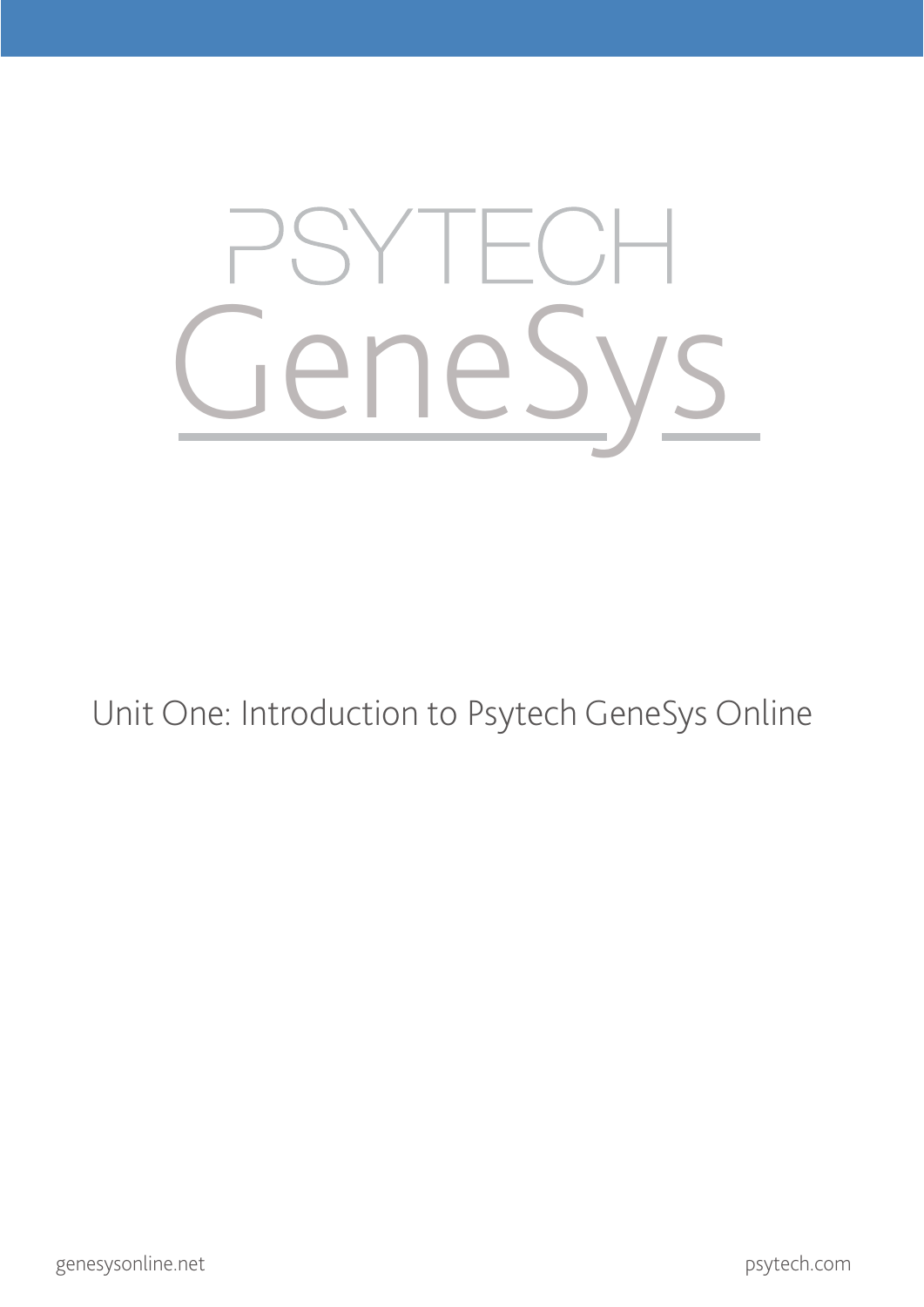# Unit One: Objectives

### Key Concepts and Improvments in Psytech GeneSys

- Accounts & Account Structures
	- • Comparison between old and new systems
	- • Organisational level accounts
- • Data Management Concepts
	- • Respondent orientated data
	- • Groups
	- • Tags
	- • Live Search
- • Commercial Issues
	- Charging Model
	- • Report Sets

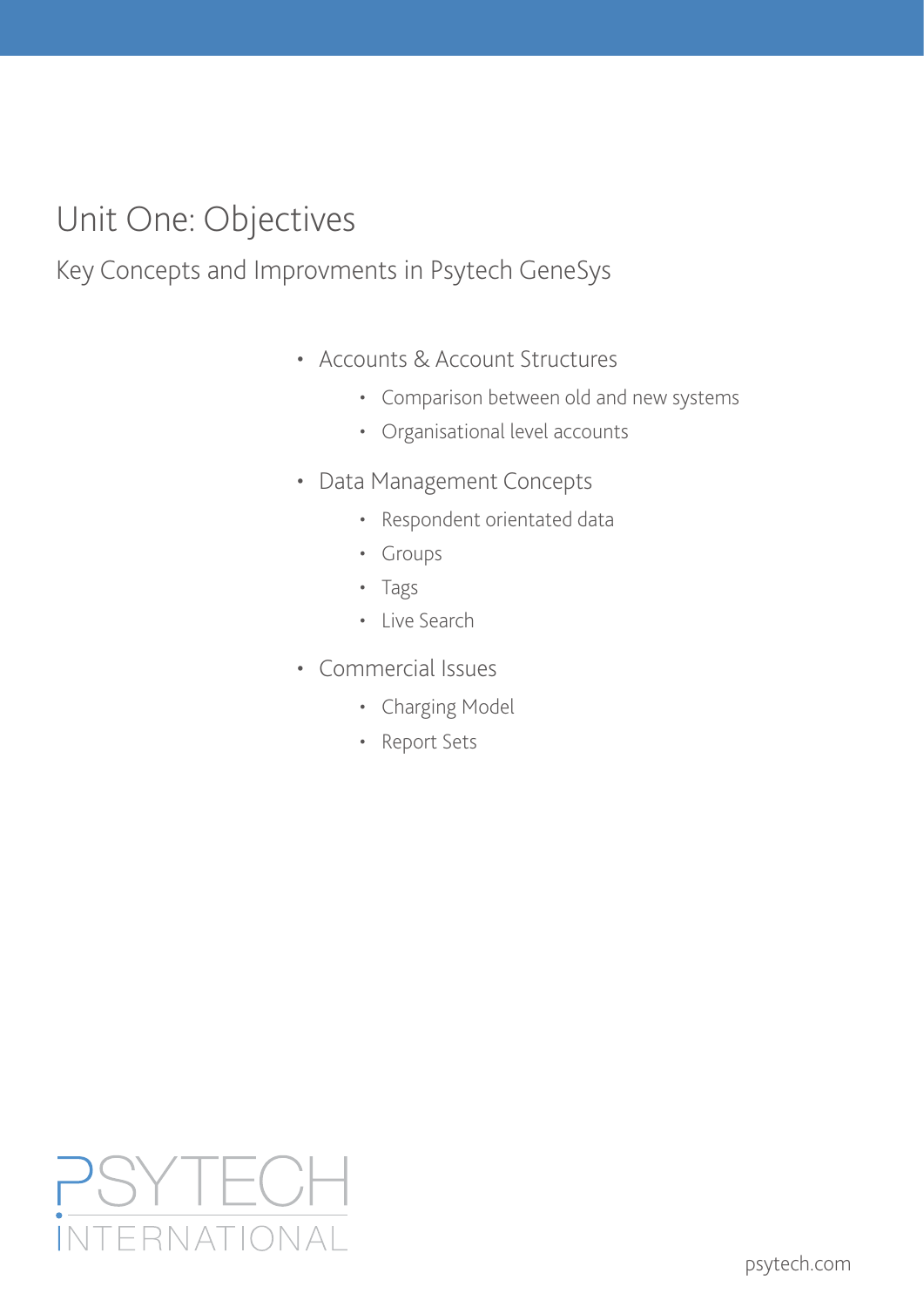### Accounts & Account Structures

In previous versions of Psytech GeneSys accounts were treated as single elements within the system. This means that one account would contain only one user. The system was linier, meaning that users would move from creating sessions, to adding and testing respondents in those sessions, to generating reports from those respondents.



Data within an account was therefore limited to only one account even if the user had colleagues within the same organisation who required access to the same respondent. Similarly respondents could only be in one session at a time meaning that duplication across sessions was common.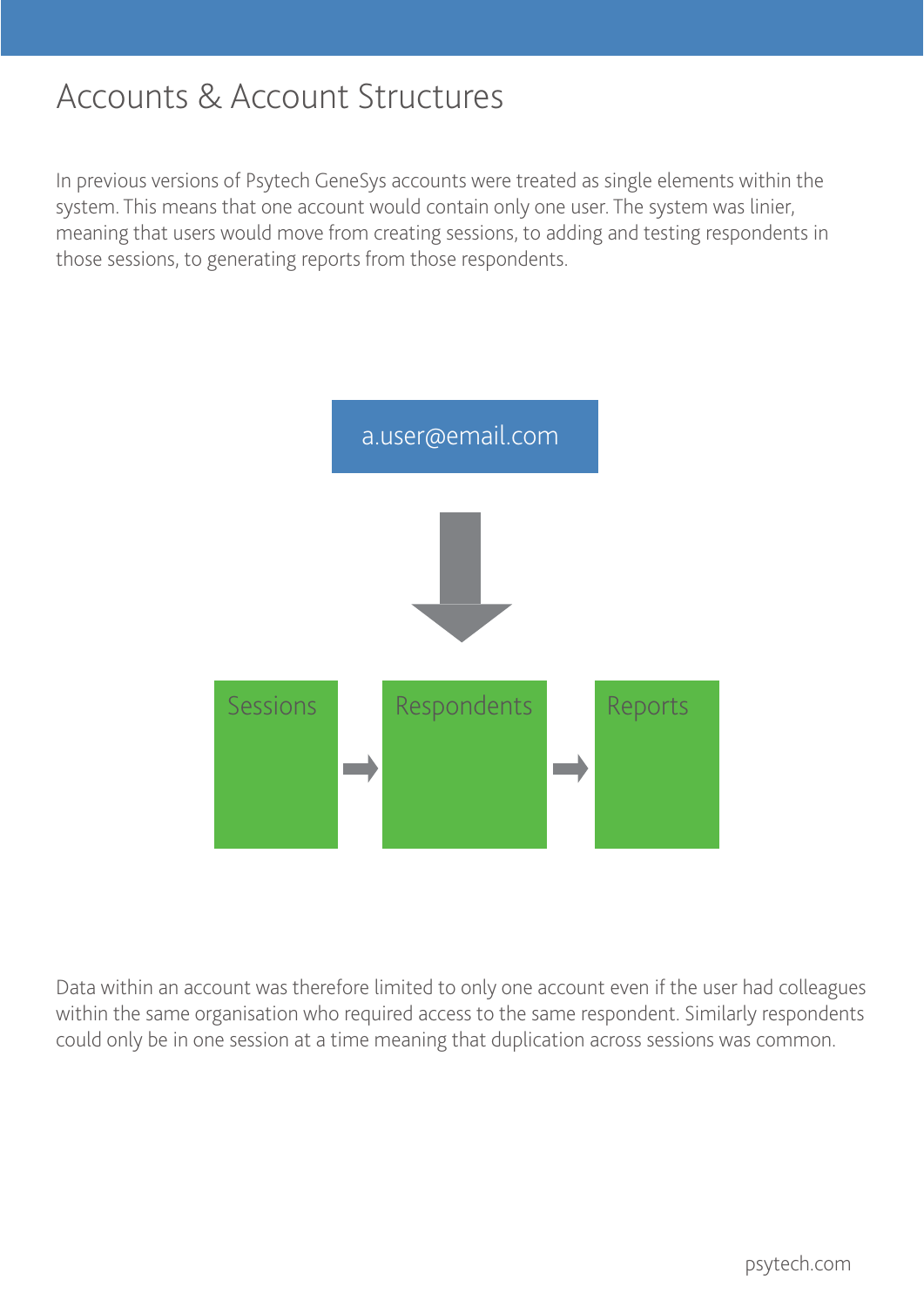In the new Psytech GeneSys system the account structure has been revised to an organisational hierarchy. Meaning that organisations are the top level of the account structure with an unlimited number of users within the organisation. A master user is assigned for all accounts. This master user is assigned a higher level of privileges over all other users within the system.



As a cloud based system this structure means that all data within the system is accessible at all times for all users throughout the account. This means for example, that when it comes to building organisation specific norms all data is available to the master user to create the norm, and then provide the norm to all of the other users for their future testing.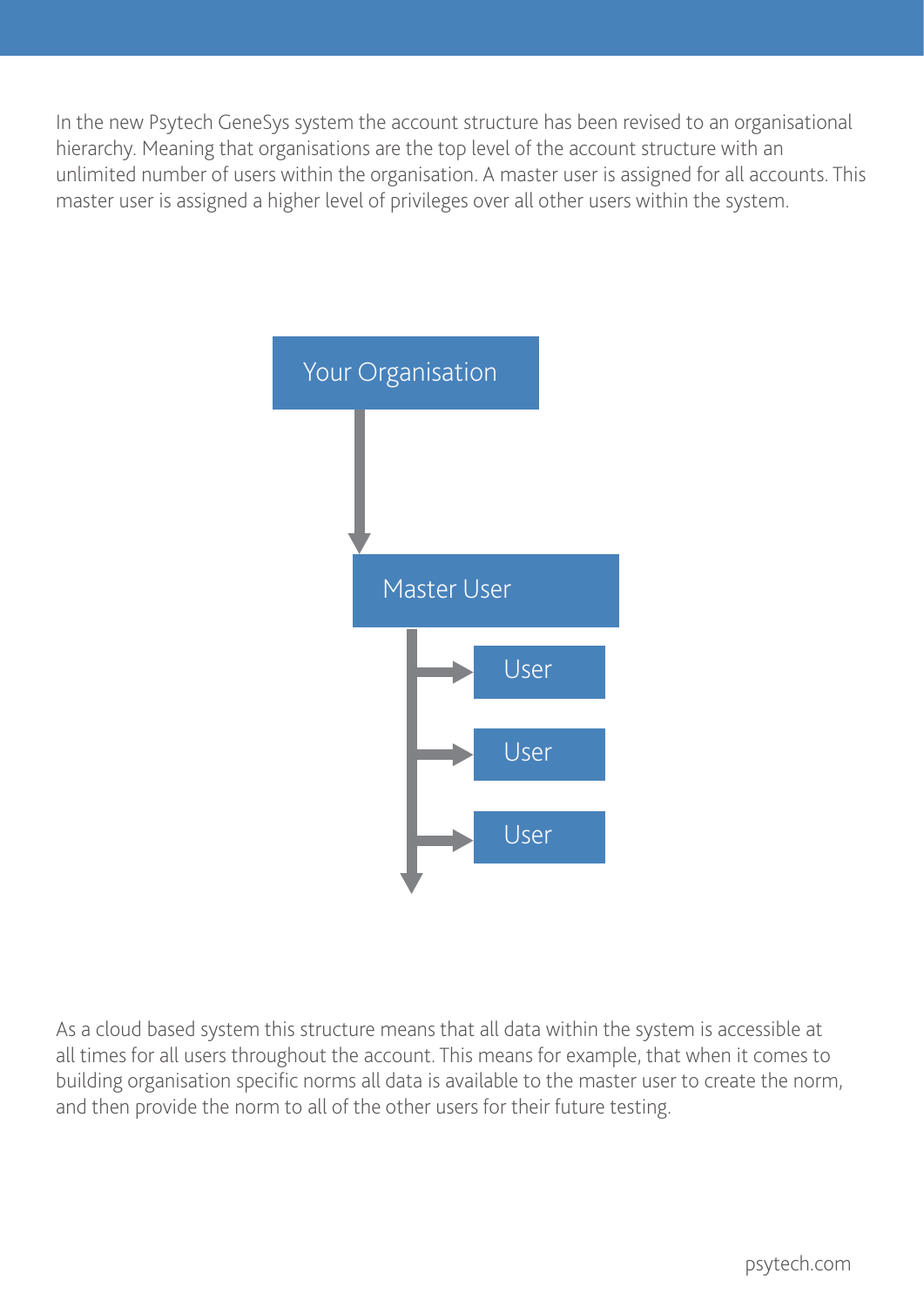# Data Management Concepts

As already mentioned, in the previous system each respondent existed within a session however the same respondent could not appear in other sessions without duplication the record. These duplicated records were then treated as completely separate results with no link between the data.

Now however in the new Psytech GeneSys system we focus entirely on the respondent. A respondent becomes unique within the account structure with all past data linked to their record. Meaning that you have access to all the respondent test history in one record.



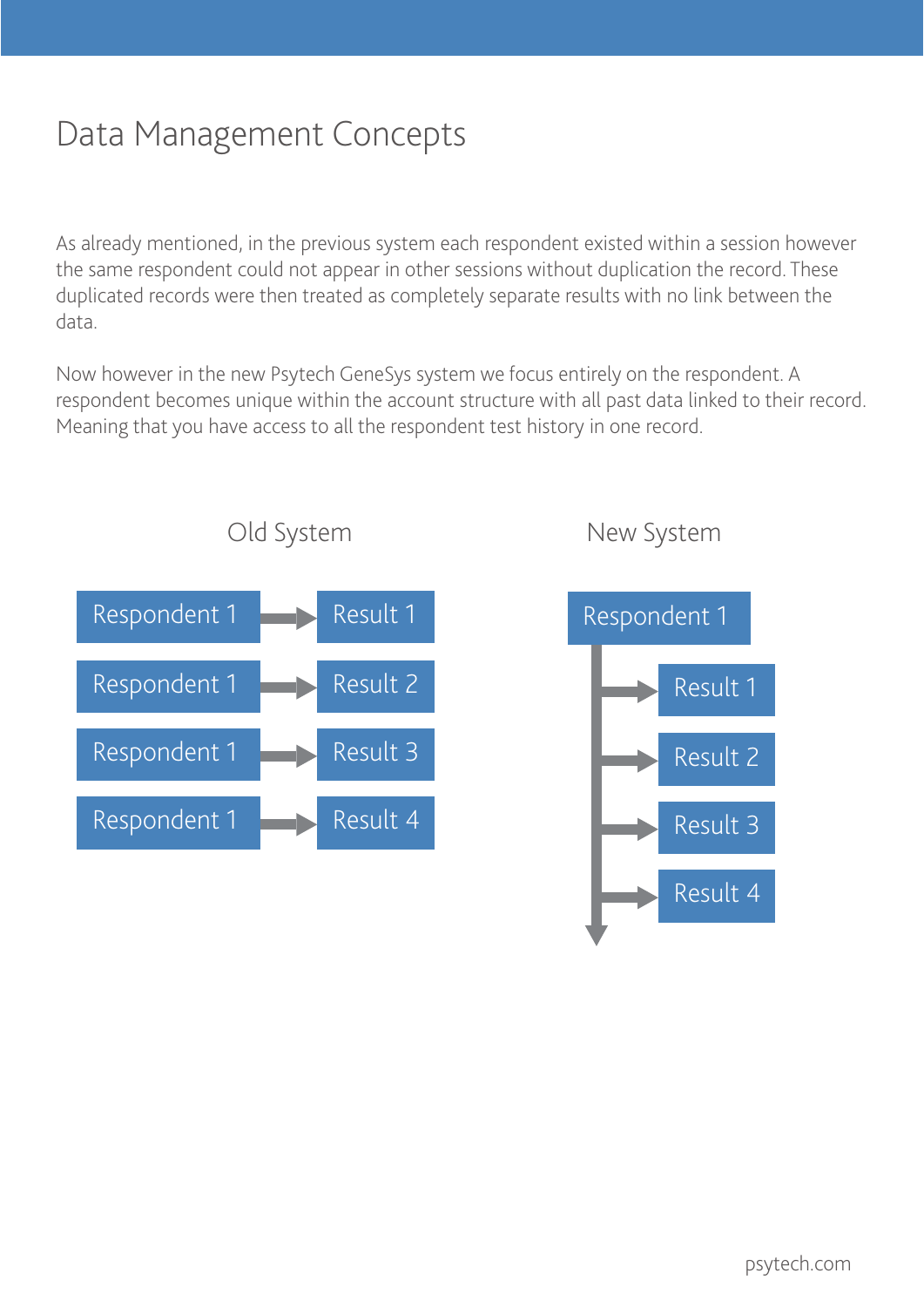## Data Management cont.

### Groups

A new Groups feature offers additional flexibility allowing you to structure your respondents. Respondents can appear in multiple groups, or none at all. Groups can also be used as temporary structures to allow you to filter a set of respondents for a certain event, after which the group is no longer required, so can be removed without the loss of data.

### Tags

Tags are one of the most important features within the Psytech GeneSys system. They give you a tool that can be used to help you personalise the structure of your data, making things like finding single respondents from within thousands simple, or for forming large data sets from respondent records that all have linked references with just a simple search. Tagging respondents is the most effective way within GeneSys to link multiple respondents with shared properties together across your dataset.

Tags are essentially labels that can be attached to one or more respondents. These labels can have any text written on them, from the respondents' organisation, the nature of the recruitment, comments of the assessment process, the assessment center they were part of. The list is endless. Once used, a tag is then always available to be attached to another respondents in the future.

All tags are indexed within the system, meaning that they can then be used to instantly filter respondents using the live search tools Psytech GeneSys offers. This means it's as simple as typing the first few letters of the tag in the search field to start getting a meaningful filtered respondent data. Tags can also be used with logical searches where you wish to find respondent data for people with Tag1 AND Tag2, or people with Tag1 OR Tag2.

#### Live Search Filters

Finding data quickly and accurately is a key fundamental requirement when managing large data sets. Psytech GeneSys offers this with its live instant filtering tools that are available in virtually all areas of the system.

The search tools within the Psytech GeneSys system all offer Live Search. This means that GeneSys is already looking for suitable results from within your dataset as soon as you start typing the first letter of your query, and it will then continue to refine the results live onscreen with each additional character entered into the search field.

This means that GeneSys has often found the record you are looking for, before you have finished typing your search query.